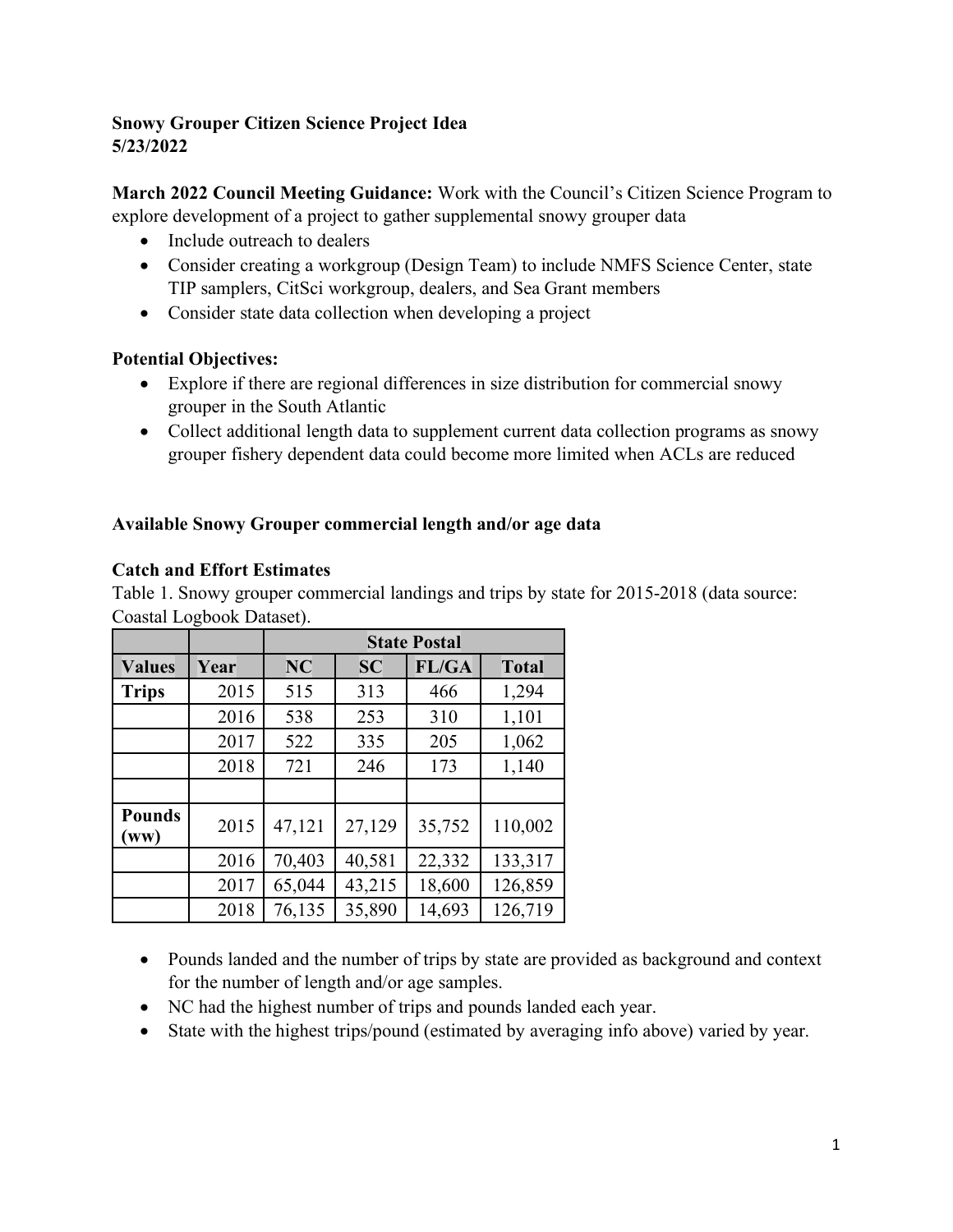## **Biological Samples**

Table 2. Commercial snowy grouper age samples by state used in the most recent SEDAR 36 Update assessment for 2015-2018 (data source: NOAA's Trip Interview Program (TIP) and/or states).

|      |         | NC       | SC.     |          | GA & FL |          | Coastwide |          |
|------|---------|----------|---------|----------|---------|----------|-----------|----------|
| Year | Number  | Number   | Number  | Number   | Number  | Number   | Number    | Number   |
|      | of Fish | of Trips | of Fish | of Trips | of Fish | of Trips | of Fish   | of Trips |
| 2015 | 461     | 55       | 31      |          | 149     | 30       | 641       | 102      |
| 2016 | 374     | 57       | 65      | 22       | 90      | 14       | 529       | 93       |
| 2017 | 347     | 32       | 60      | 24       | 101     | 10       | 508       | 66       |
| 2018 | 419     | 43       |         |          | 62      |          | 481       | 50       |

Commercial Handline

Commercial Longline

|      | NC & SC |                                   |         | GA & FL  | Coastwide       |          |
|------|---------|-----------------------------------|---------|----------|-----------------|----------|
| Year |         | Number   Number   Number   Number |         |          | Number   Number |          |
|      | of Fish | of Trips                          | of Fish | of Trips | of Fish         | of Trips |
| 2015 |         |                                   |         |          | 73              |          |
| 2016 | 29      | 12                                | 36      |          | 65              |          |
| 2017 | 36      | 13                                |         |          | 54              |          |
| 2018 |         |                                   |         |          | 64              |          |

- Size at age is variable for many snapper grouper species, including snowy grouper, so age data are more informative than length data. When sufficient age data are not available, length data become more important.
- Siegfried et al. (2016) found that age composition data have the largest effect on accuracy of catch at age assessments.
- In the SEDAR 36 Update assessment
	- o When minimal age composition data were available, ages were used.
	- o Minimum samples size cutoff for age compositions was 25 or more fish or 5 or more trips. If fewer than 25 fish and 5 trips, then length samples would be used to describe age classes.
- Comparing the overall number of coastwide trips (Table 1) with the number of trips with biological samples included in the SEDAR 36 Update assessment (Table 2) an average of 8% of trips were sampled between 2015-2018.
- Longline age samples have been more limited in the recent time period.

# **South Atlantic Deepwater Longline Survey (SADL)**

- Started in 2020; anticipate completing annually
- Focal species: tilefishes and deepwater groupers
- Provides additional biological data on snowy grouper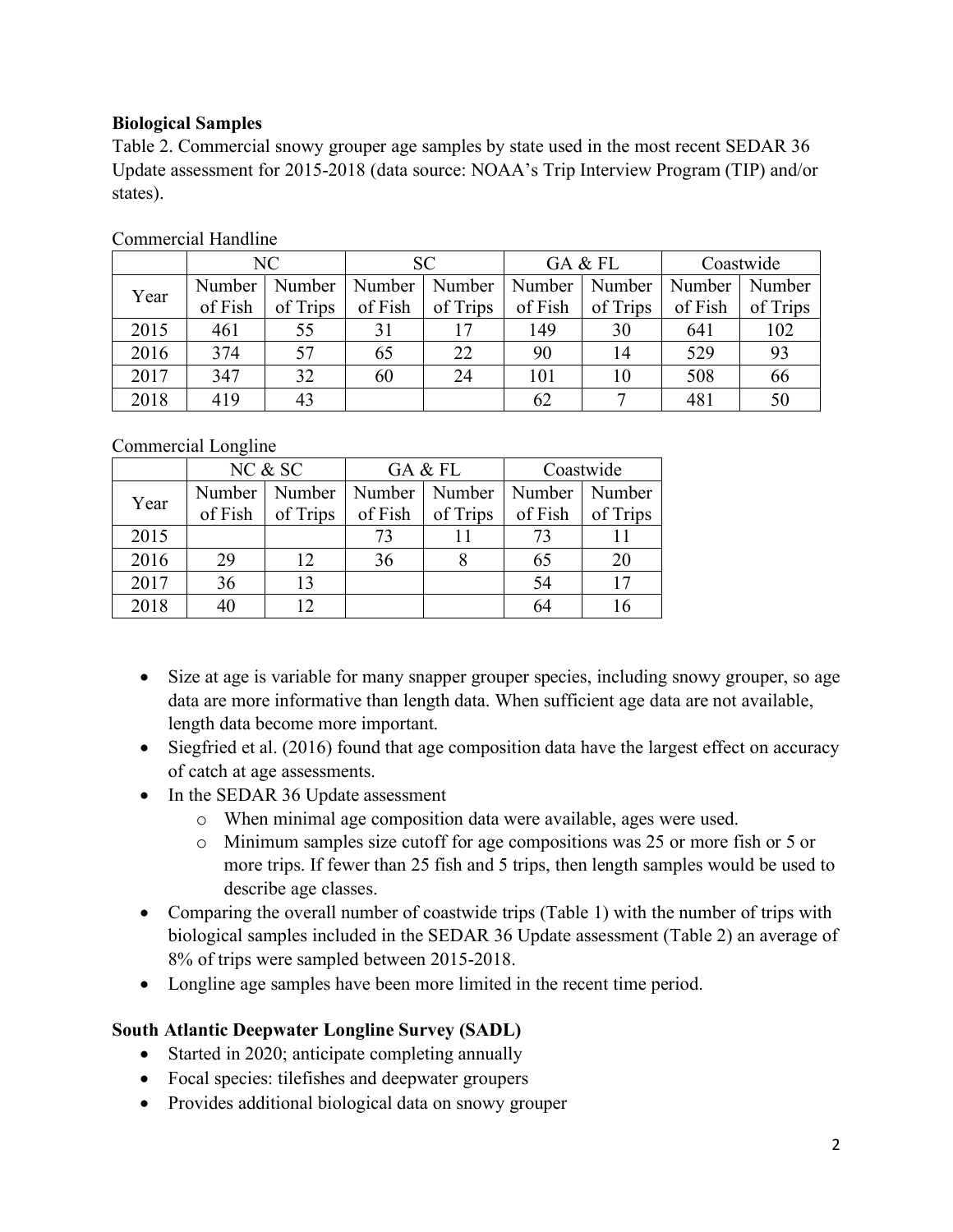Table 3. SADL survey effort and snowy grouper catch for 2020 and 2021 (source: *Price et al.* [SADL presentation for SAFMC SSC April 2022 meeting\)](https://safmc.net/wp-content/uploads/2022/05/A08_SADL-presentation-SAFMC-SSC-April-2022.pdf)

| Year | <b>Number</b><br>of<br><b>Vessels</b> | <b>Total</b><br><b>Number</b><br>of Trips | <b>Total Snowy</b><br>Grouper<br>Caught | <b>Proportion</b><br><b>Positive Trips</b><br>for Snowy<br>Grouper |
|------|---------------------------------------|-------------------------------------------|-----------------------------------------|--------------------------------------------------------------------|
| 2020 |                                       | 46                                        | 29                                      | 0.17                                                               |
| 2021 |                                       | 187                                       | 229                                     |                                                                    |

- Data available through current data collection programs are likely sufficient to compare the size distribution of commercial snowy grouper by region, and if not immediately will likely be sufficient as more data is collected from the SADL survey.
- Snowy grouper age samples collected through current data collection programs are currently sufficient for use in stock assessment. Supplemental length samples may not be used in the assessment unless there is a decrease in otolith sampling.

# **Potential Citizen Science Project Development**

If the Council was interested in pursuing a citizen science project working with dealers to supplement commercial length or age data, it would be helpful to further refine the project idea by:

- Identifying species where supplemental commercial biological data would be helpful and determine the type of samples that would need to be collected (e.g. length, age). Would these data be helpful for snowy grouper? If not, are there other species where these data could be helpful?
- Identifying the intended use of the data stock assessment, regional management, something else?
- Getting feedback from dealers to determine if these data are something they would be potentially interested and willing to collect.
- Solidifying project partners.

### **Resources Required**

- Funding to Support:
	- o Project Coordinator
	- o Data collection platform and storage
	- o Tools to collect age samples or lengths
	- o Data processors (and ageing, if needed)
	- o Outreach materials (recruitment, retention, re-engagement)
- Project Coordinator: